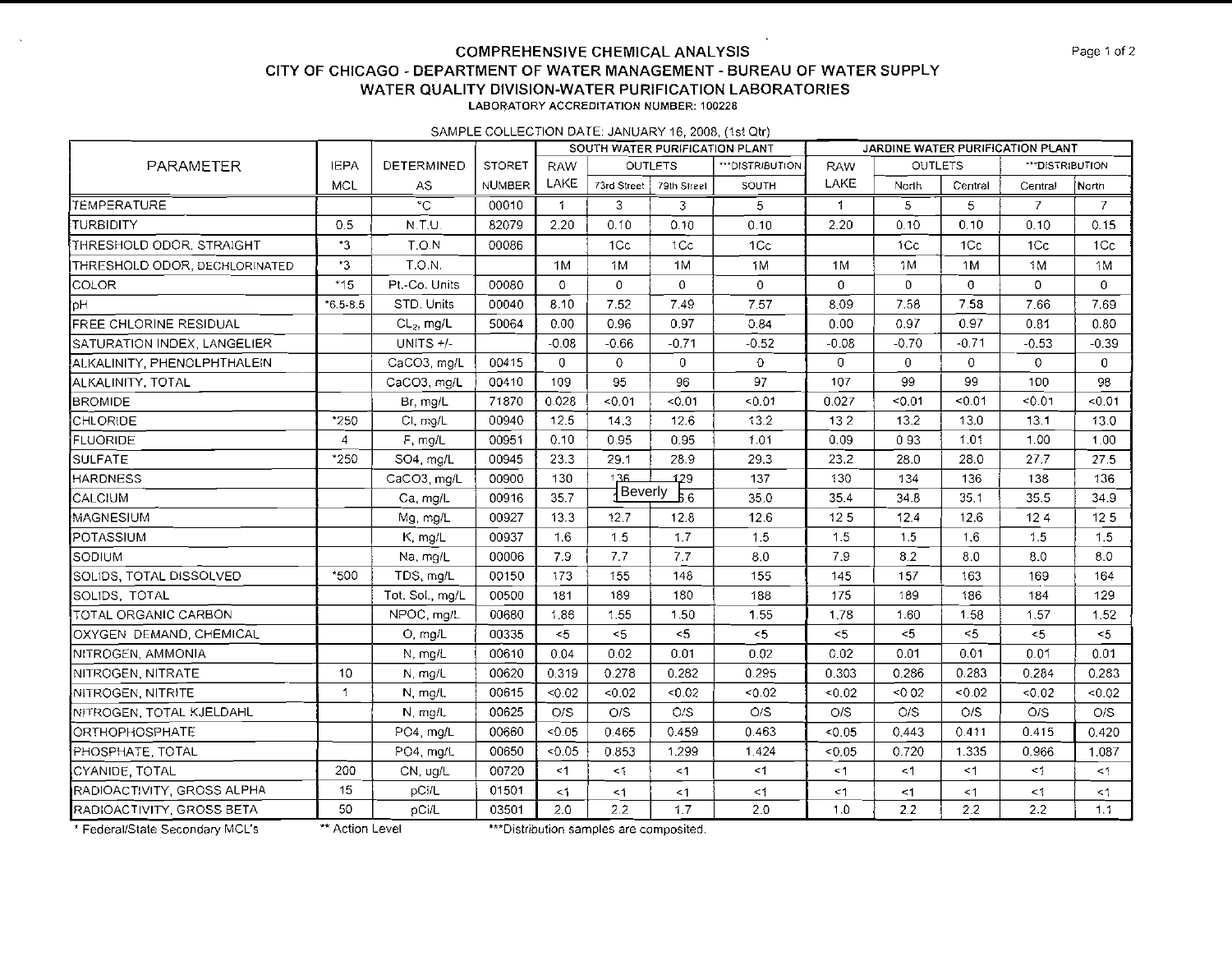#### **COMPREHENSIVE CHEMICAL ANALYSIS** CITY OF CHICAGO - DEPARTMENT OF WATER MANAGEMENT - BUREAU OF WATER SUPPLY WATER QUALITY DIVISION-WATER PURIFICATION LABORATORIES LABORATORY ACCREDITATION NUMBER: 100228

|                  |                 |                   |               |            | SOUTH WATER PURIFICATION PLANT |             |                  | JARDINE WATER PURIFICATION PLANT |                |           |                 |          |
|------------------|-----------------|-------------------|---------------|------------|--------------------------------|-------------|------------------|----------------------------------|----------------|-----------|-----------------|----------|
| PARAMETER        | JEPA            | <b>DETERMINED</b> | <b>STORET</b> | <b>RAW</b> | <b>OUTLETS</b>                 |             | *** DISTRIBUTION | <b>RAW</b>                       | <b>OUTLETS</b> |           | ***DISTRIBUTION |          |
|                  | <b>MCL</b>      | AS                | NUMBER        | LAKE       | 73rd Street                    | 79th Street | South            | LAKE                             | North          | Central   | Central         | North    |
| <b>ALUMINUM</b>  | *50-200         | Al, $\mu q/L$     | 01105         | 78.9       | 50.0                           | 31.3        | 29.5             | 38.4                             | 392            | 39.5      | 32.5            | 54.7     |
| ANTIMONY         | 6               | Sb, µg/L          | 01268         | < 1        | $\leq$ 1                       | $<$ 1       | $<$ 1            | <1                               | $\leq$         | <1        | $\leq 1$        | $\leq$ 1 |
| ARSENIC          | 10 <sub>1</sub> | As, µg/L          | 01002         | <1         | $\leq$ 1                       | <1          | $\leq$ 1         | $\leq 1$                         | <1             | $\leq 1$  | $\leq$ 1        | $\leq 1$ |
| <b>BARIUM</b>    | 2000            | Ba, µg/L          | 01007         | 19.9       | 18                             | 17.5        | 17.5             | 19.2                             | 18.6           | 18.6      | 18.1            | 19.5     |
| BERYLLIUM        | 4               | Be, µq/L          | 01012         | $<$ 1      | $\leq 1$                       | <1          | $\leq 1$         | <1                               | $\leq 1$       | $<$ 1     | <1              | $<$ 1    |
| <b>BORON</b>     |                 | B, ug/L           | 01022         | 19.9       | 19.2                           | 18.8        | 19.2             | 19.1                             | 19.4           | 18.2      | 17.9            | 19.1     |
| <b>CADMIUM</b>   | 5               | Cd, ug/L          | 01027         | $\leq$ 1   | < 1                            | $\leq$ 1    | $\leq$ 1         | $<$ 1                            | $\leq$ 1       | $\leq$ 1  | $\leq$ 1        | $\leq 1$ |
| CHROMIUM         | 100             | Cr, µg/L          | 01034         | $<$ 1      | $\leq$ 1                       | <1          | 2.2              | $<^{\prime}$                     | $\leq 1$       | $\leq$ 1  | < 1             | $\leq$ 1 |
| COBALT           |                 | Co, µg/L          | 01037         | <1         | $\leq$ 1                       | <1          | $\leq$ 1         | <1                               | $\leq$ 1       | <1        | $\leq$ 1        | $\leq$ 1 |
| COPPER           | **1300/90%      | Cu, ug/L          | 01042         | 2.6        | 1.1                            | 1.1         | 2.1              | 4.1                              | $\leq$ 1       | 1.3       | 1.6             | 1.2      |
| <b>IRON</b>      | $*300$          | Fe, µg/L          | 00031         | 70.7       | < 6                            | <6          | < 6              | 29.4                             | $<$ 6          | <6        | 6.7             | 11.7     |
| LEAD             | **15/90%        | Pb, $\mu g/L$     | 01051         | <1         | $\leq$ 1                       | <1          | $<$ 1            | $\leq$ 1                         | $\leq 1$       | $<$ 1     | $\leq 1$        | 1.5      |
| LITHIUM          |                 | Li. µg/L          | 01132         | $\leq$     | $\leq$ 2                       | $\leq$ 2    | $2$              | $2$                              | $\leq$         | $<$ $\!2$ | $\leq$          | $\leq$   |
| MANGANESE        | $*50$           | Mn, ug/L          | 01055         | 1.5        | $\leq 1$                       | $\leq$ 1    | <1               | 1.2                              | $\leq 1$       | $\leq 1$  | <1              | <1       |
| <b>MERCURY</b>   | $\mathbf{2}$    | Hg, ug/L          | 71900         | $-0.2$     | < 0.2                          | $5.0 -$     | 50.2             | $-0.2$                           | < 0.2          | < 0.2     | < 0.2           | <0.2     |
| MOLYBDENUM       |                 | Mo, µg/L          | 01062         | 1.1        | 1.0                            | 1.0         | 1.1              | 1.0                              | 1.0            | 1.0       | 1.0             | 1.0      |
| <b>NICKEL</b>    | 100             | Ni, ug/L          | 01067         | $<$ 1      | < 1                            | $\leq$ 1    | $\leq$ 1         | 1.3                              | <1             | $\leq 1$  | $<$ 1           | $\leq 1$ |
| SELENIUM         | 50              | Se, µg/L          | 01147         | <1         | $\leq$ 1                       | $\leq 1$    | $\leq$ 1         | $<$ 1                            | <1             | $\leq$ 1  | <1              | $\leq$ 1 |
| <b>SILICON</b>   |                 | Si, µg/L          | 01142         | 1,033      | 1,130                          | 1,114       | 1,132            | 962.8                            | 1,106          | 1,097     | 1,098           | 1,102    |
| <b>SILVER</b>    | *100            | Ag, µg/L          | 01077         | <1         | $\sim$ 1                       | $\leq 1$    | $<$ 1            | $\leq 1$                         | $\leq 1$       | $\leq$ 1  | $\leq$ 1        | $\leq$ 1 |
| <b>STRONTIUM</b> |                 | Sr, µg/L          | 01082         | 121        | 119                            | 120         | 119              | 123                              | 123            | 124       | 121             | 126      |
| THALLIUM         | $\overline{2}$  | TI, $\mu g/L$     | 01059         | $\leq$ 1   | $\leq$ 1                       | $\leq 1$    | $\leq$ 1         | $\leq 1$                         | $\leq$ 1       | <1        | $\leq 1$        | $\leq$ 1 |
| TITANIUM         |                 | Ti, µg/L          | 01152         | 11.3       | $<$ 5                          | $<$ 5       | $<$ 5            | 5.6                              | $\leq$ 5       | < 5       | $5$             | $<$ 5    |
| VANADIUM         |                 | $V, \mu g/L$      | 00985         | <1         | $<$ 1                          | $\leq$ 1    | $\leq$ 1         | $<$ 1                            | <1             | $\leq 1$  | <1              | $\leq$ 1 |
| ZINC             | *5000           | Zn, µg/L          | 01092         | $<$ 4      | $\leq 4$                       | $\leq$ 4    | $\leq 4$         | <4                               | < 4            | $<$ 4     | 15.6            | 6.2      |

#### SAMPLE COLLECTION DATE: JANUARY 16, 2008, (1st Qtr)

\* Federal/State Secondary MCL's

\*\* Action Level

\*\*\* Distribution samples are composited.

 $\curvearrowright$ Îл.

CHIEF WATER CHEMIST

DIRECTOR OF LABORATORIES

MANAGER OF WATER QUALITY

DEPUTY COMMISSIONER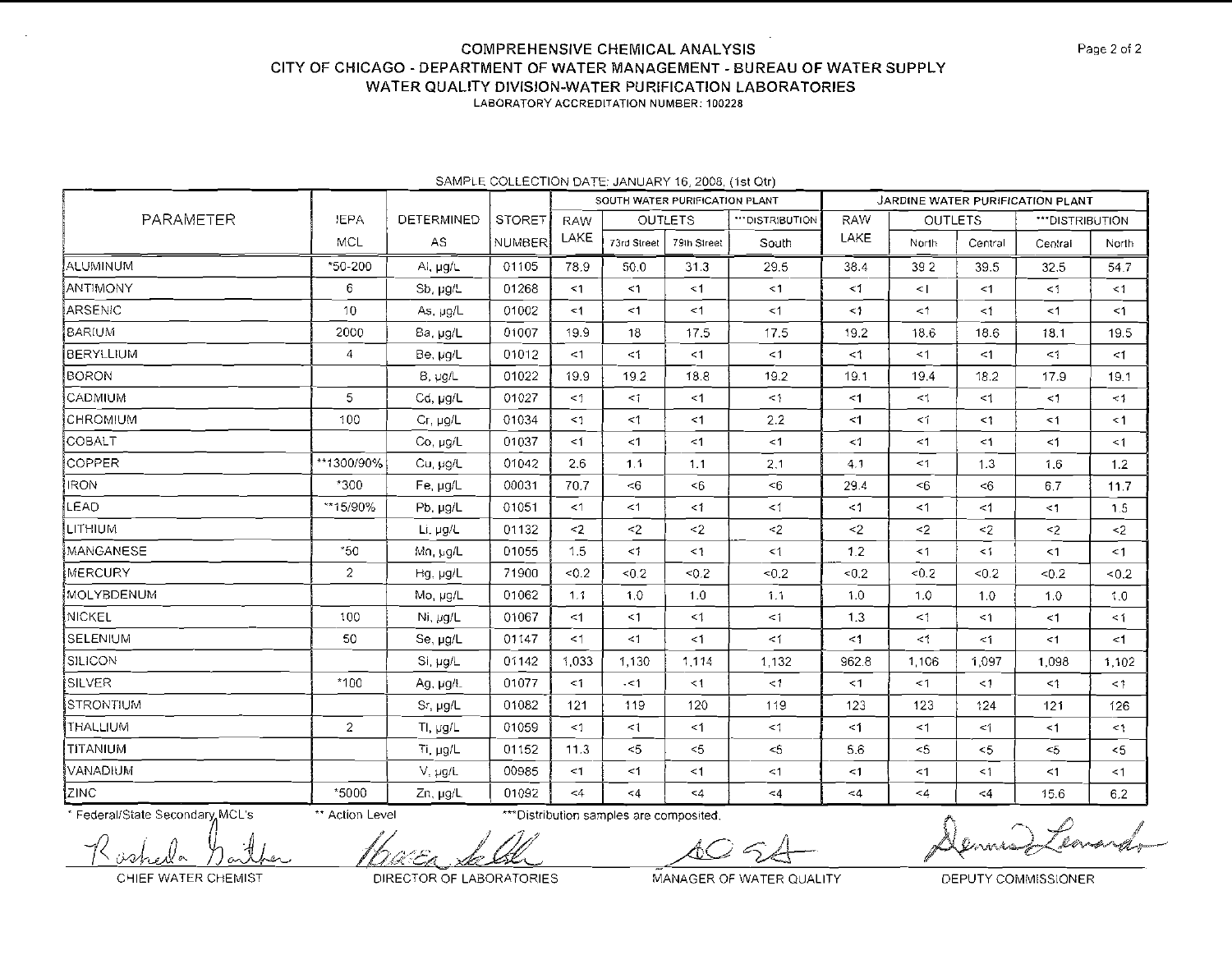## **COMPREHENSIVE CHEMICAL ANALYSIS** CITY OF CHICAGO - DEPARTMENT OF WATER MANAGEMENT - BUREAU OF WATER SUPPLY WATER QUALITY DIVISION-WATER PURIFICATION LABORATORIES LABORATORY ACCREDITATION NUMBER: 100228

SAMPLE COLLECTION DATE: 4/09/2008, 2nd Qtr

|                               |                |                 |               |              | SOUTH WATER PURIFICATION PLANT |                |                | JARDINE WATER PURIFICATION PLANT |                |                |                  |                |  |
|-------------------------------|----------------|-----------------|---------------|--------------|--------------------------------|----------------|----------------|----------------------------------|----------------|----------------|------------------|----------------|--|
| PARAMETER                     | <b>IEPA</b>    | DETERMINED      | <b>STORET</b> | <b>RAW</b>   |                                | <b>OUTLETS</b> | **DISTRIBUTION | <b>RAW</b>                       | <b>OUTLETS</b> |                | *** DISTRIBUTION |                |  |
|                               | MCL            | AS              | <b>NUMBER</b> | LAKE         | 73rd Street                    | 79th Street    | <b>SOUTH</b>   | LAKE                             | North          | Central        | Central          | North          |  |
| TEMPERATURE                   |                | $^{\circ}$ C    | 00010         | 5            | 7                              | $\overline{7}$ | 6              | 5                                | 8              | 8              | 6.               | 8              |  |
| <b>TURBIDITY</b>              | 0.5            | N.T.U.          | 82079         | 1.20         | 0.05                           | 0.10           | 0.15           | 0.85                             | 0.10           | 0.10           | 0.10             | 0.10           |  |
| THRESHOLD ODOR, STRAIGHT      | $\cdot$ 3      | T.O.N           | 00086         | 1M           | 1Cc                            | 1Cc            | 1Cc            | 1M                               | 1Cc            | 1 <sub>C</sub> | 1Cc              | 1 <sub>C</sub> |  |
| THRESHOLD ODOR, DECHLORINATED | *3             | T.O.N.          |               | 1/2M         | 1M                             | 1M             | 1M             | 1M                               | 1M             | 1M             | 1 <sub>M</sub>   | 1 <sub>N</sub> |  |
| <b>COLOR</b>                  | $*15$          | Pt.-Co. Units   | 00080         | $\mathbf{0}$ | 0                              | $\Omega$       | 0              | $\Omega$                         | $\overline{0}$ | $\mathbf 0$    | $\overline{0}$   | $\Omega$       |  |
| рH                            | $6.5 - 8.5$    | STD. Units      | 00040         | 8.21         | 7.51                           | 7.49           | 7.56           | 8.23                             | 7.63           | 7.59           | 765              | 7.69           |  |
| FREE CHLORINE RESIDUAL        |                | $CL2$ , mg/L    | 50064         | $\mathbf{0}$ | 1.00                           | 0.98           | 0.71           | $\overline{0}$                   | 0.99           | 0.97           | 0.77             | 0.65           |  |
| SATURATION INDEX, LANGELIER   |                | UNITS $+/-$     |               | $-0.05$      | $-0.68$                        | $-0.75$        | $-0.71$        | $-0.05$                          | $-0.61$        | $-0.67$        | $-0.64$          | $-0.59$        |  |
| ALKALINITY, PHENOLPHTHALEIN   |                | CaCO3, mg/L     | 00415         | $\mathbf{0}$ | $\overline{0}$                 | $\overline{0}$ | $\overline{0}$ | $\mathbf{0}$                     | $\circ$        | 0              | 0                | $\Omega$       |  |
| ALKALINITY, TOTAL             |                | CaCO3 mg/L      | 00410         | 112          | 101                            | 103            | 104            | 110                              | 102            | 101            | 102              | 101            |  |
| <b>BROMIDE</b>                |                | Br, mg/L        | 71870         | 0.027        | < 0.01                         | < 0.01         | 0.01           | 0.027                            | < 0.01         | < 0.01         | < 0.01           | < 0.01         |  |
| CHLORIDE                      | *250           | CI, mg/L        | 00940         | 14.4         | 17.5                           | 17.6           | 17.8           | 12.8                             | 14,6           | 14.5           | 14.6             | 14.6           |  |
| FLUORIDE                      | $\overline{4}$ | F, mg/L         | 00951         | 0.15         | 0.81                           | 0.80           | 0.78           | 0.14                             | 0.84           | 0.84           | 0.84             | 0.82           |  |
| <b>SULFATE</b>                | *250           | SO4, mg/L       | 00945         | 23.2         | 31.5                           | 31.0           | 30.9           | 22.8                             | 27.9           | 28.1           | 28.6             | 28.2           |  |
| <b>HARDNESS</b>               |                | CaCO3, mg/L     | 00900         | 148          | 158                            | 158            | 162            | 144                              | 146            | 146            | 146              | 144            |  |
| <b>CALCIUM</b>                |                | Ca, mg/L        | 00916         | 37.5         | 38.2                           | 37.6           | 37.8           | 36.9                             | 36.6           | 36.0           | 367              | 33.7           |  |
| MAGNESIUM                     |                | Mg, mg/L        | 00927         | 12.8         | 13.0                           | 12.9           | 13.2           | 12.9                             | 13.2           | 12.5           | 12.9             | 13.3           |  |
| POTASSIUM                     |                | K, mg/L         | 00937         | 1.2          | 1.2                            | 1.3            | 12             | 1.2                              | 1.2            | 1.2            | 1.2              | 12             |  |
| SODIUM                        |                | Na, mg/L        | 00006         | 8.2          | 9.6                            | 9.5            | 9.5            | 7.4                              | 8.0            | 8.0            | 8.3              | 7.8            |  |
| SOLIDS, TOTAL DISSOLVED       | *500           | TDS, mg/L       | 00150         | 178          | 195                            | 181            | 186            | 153                              | 167            | 167            | 175              | 169            |  |
| ISOLIDS, TOTAL                |                | Tot. Sol., mg/L | 00500         | 182          | 201                            | 207            | 209            | 183                              | 194            | 195            | 193              | 190            |  |
| TOTAL ORGANIC CARBON          |                | NPOC, ma/L      | 00680         | 1.86         | 1.57                           | 1.55           | 1.54           | 1.79                             | 1.52           | 1.49           | 1.50             | 1.50           |  |
| OXYGEN DEMAND CHEMICAL        |                | O, ma/L         | 00335         | 8.2          | < 5                            | $<$ 5          | $<$ 5          | $<$ 5                            | $<$ 5          | $<$ 5          | $<$ 5            | 7.8            |  |
| NITROGEN, AMMONIA             |                | N. mg/L         | 00610         | < 0.05       | < 0.05                         | < 0.05         | < 0.05         | < 0.05                           | < 0.05         | < 0.05         | $-0.05$          | < 0.05         |  |
| INITROGEN, NITRATE            | 10             | N mg/L          | 00620         | 0.326        | 0.347                          | 0.349          | 0.351          | 0.280                            | 0.290          | 0.290          | 0.289            | 0.292          |  |
| INITROGEN, NITRITE            | $\mathbf{1}$   | N mg/L          | 00615         | 0.02         | < 0.02                         | < 0.02         | 0.02           | < 0.02                           | < 0.02         | < 0.02         | < 0.02           | 0.02           |  |
| NITROGEN, TOTAL KJELDAHL      |                | N, mg/L         | 00625         | $\circ$ /s   | o/s                            | O/S            | o/s            | 0.5                              | 0/s            | o/s            | 0/s              | o/s            |  |
| <b> ORTHOPHOSPHATE</b>        |                | PO4, mg/L       | 00660         | 0.05         | 0.48                           | 0.50           | 0.47           | < 0.05                           | 0.44           | 0.45           | 0.45             | 0.46           |  |
| <b>PHOSPHATE, TOTAL</b>       |                | PO4, mg/L       | 00650         | < 0.05       | 1.17                           | 1.07           | 0.90           | < 0.05                           | 1.06           | 1.00           | 0.96             | 0.88           |  |
| CYANIDE, TOTAL                | 200            | CN, ug/L        | 00720         | $<$ 1        | <1                             | <1             | <1             | $\leq$ 1                         | $\leq$ 1       | $\leq$ 1       | $<$ 1            | $\leq$ 1       |  |
| RADIOACTIVITY. GROSS ALPHA    | 15             | pCi/L           | 01501         | $<$ 1        | <1                             | $<$ 1          | <1             | <1                               | $\leq 1$       | <1             | $<$ 1            | <1             |  |
| RADIOACTIVITY, GROSS BETA     | 50             | pCi/L           | 03501         | 2.7          | 2.1                            | 1.8            | 2.5            | 2.0                              | 2.6            | 2.0            | 1.9              | 29             |  |

\* Federal/State Secondary MCL's

\*\* Action Level

\*\*\*Distribution samples are composited.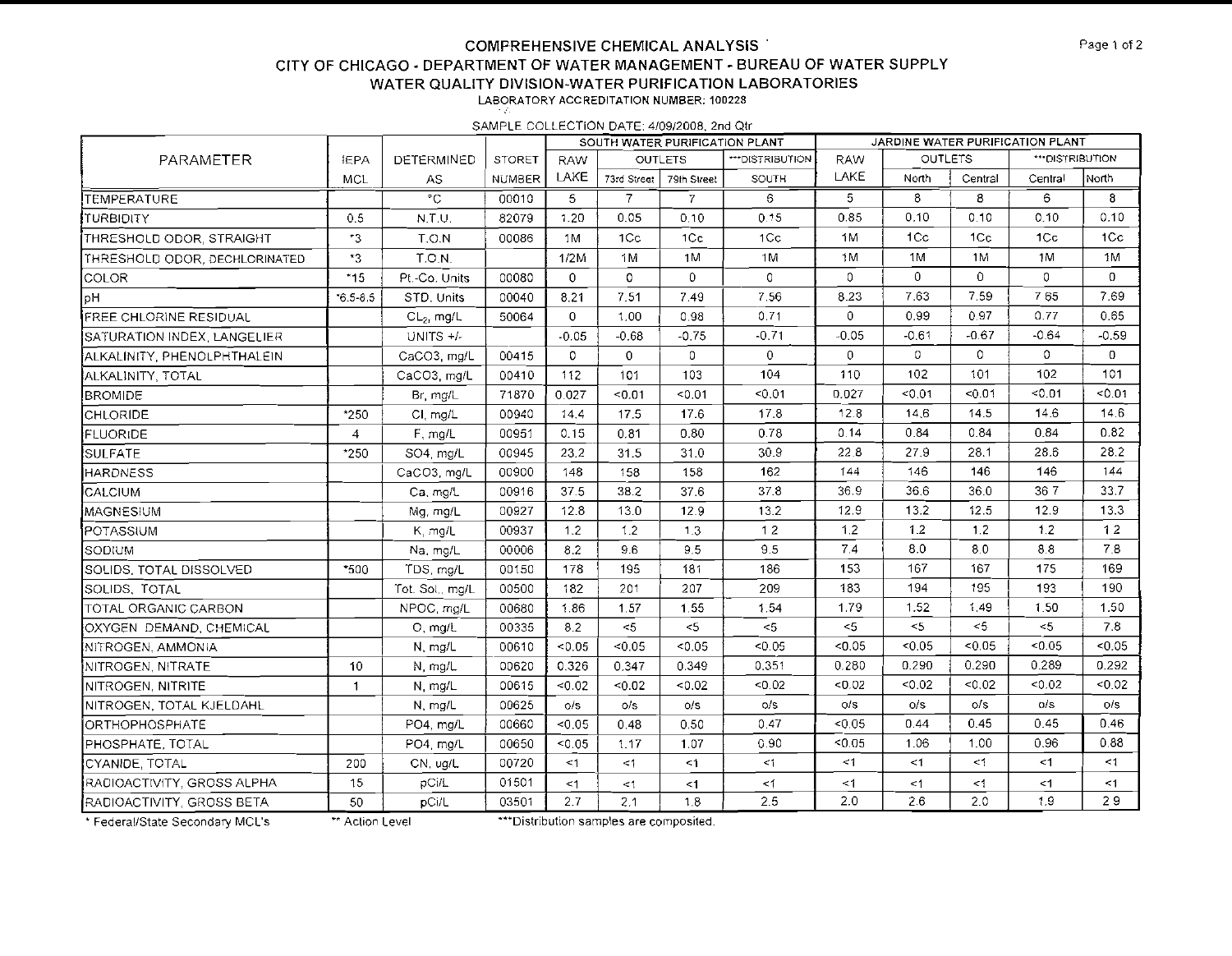# **COMPREHENSIVE CHEMICAL ANALYSIS CITY OF CHICAGO -DEPARTMENT OF WATER MANAGEMENT -BUREAU OF WATER SUPPLY WATER QUALITY DIVISION-WATER PURIFICATION LABORATORIES**

LABORATORY ACCREDITATION NUMBER: **100228** 

|                 |                |                   |               | SOUTH WATER PURIFICATION PLANT |                |                |                  |                | JARDINE WATER PURIFICATION PLANT |              |                 |                      |  |  |
|-----------------|----------------|-------------------|---------------|--------------------------------|----------------|----------------|------------------|----------------|----------------------------------|--------------|-----------------|----------------------|--|--|
| PARAMETER       | <b>IEPA</b>    | <b>DETERMINED</b> | <b>STORET</b> | <b>RAW</b>                     |                | <b>OUTLETS</b> | *** DISTRIBUTION | <b>RAW</b>     | <b>OUTLETS</b>                   |              | ***DISTRIBUTION |                      |  |  |
|                 | MCL            | <b>AS</b>         | <b>NUMBER</b> | LAKE                           | 73rd Streel    | 79th Street    | South            | LAKE           | North                            | Central      | Central         | North                |  |  |
| ALUMINUM        |                | Al, µg/L          | 01105         | 24                             | 35             | 34             | 42               | 17             | 37                               | 36           | 29              | 32 <sub>2</sub>      |  |  |
| ANTIMONY        | 6              | Sb, ug/L          | 01268         | $<$ 1                          | $<$ 1          | $\leq$ 1       | < 1              | <1             | $\leq$ 1                         | $<$ 1        | $\leq 1$        | <1                   |  |  |
| ARSENIC         | 10             | As, $\mu g/L$     | 01002         | $<$ 1                          | $<$ 1          | $\leq$ 1       | $\leq$ 1         | $\leq$ 1       | $\leq$ 1                         | <1           | <1              | $\leq$ 1             |  |  |
| BARIUM          | 2000           | Ba, µg/L          | 01007         | 19                             | 20             | 19             | 19               | 19             | 19                               | 19           | 18              | 19                   |  |  |
| BERYLLIUM       | 4              | Be, ug/L          | 01012         | <1                             | $\leq$ 1       | $\leq$ 1       | <1               | $\leq$ 1       | $\leq$ 1                         | $<$ 1        | $\leq$ 1        | $\leq 1$             |  |  |
| BORON           |                | $B, \mu g/L$      | 01022         | 18                             | 18             | 18             | 17               | 15             | 16                               | 13           | 15              | 15                   |  |  |
| CADMIUM         | 5              | Cd, µg/L          | 01027         | <1                             | $\leq$ 1       | $\leq$ 1       | <1               | $\leq$ 1       | $\leq$ 1                         | <1           | $\leq$ 1        | $<$ 1                |  |  |
| ÍCHROMIUM       | 100            | Cr, µg/L          | 01034         | 3                              | $\overline{5}$ | 5              | 5                | 6              | 6                                | 4            | $\overline{4}$  | $\overline{2}$       |  |  |
| COBALT          |                | Co, ug/L          | 01037         | $\leq$ 1                       | $<$ 1          | $\leq$ 1       | <1               | $\leq$ 1       | $\leq$ 1                         | <1           | <1              | $<$ 1                |  |  |
| COPPER          | **1300         | Cu, µg/L          | 01042         | $\mathbf{1}$                   | $<$ 1          | <1             | $\overline{c}$   | $\mathfrak{Z}$ | $\overline{2}$                   | <1           | $\mathbf{1}$    | $<$ 1                |  |  |
| <b>IRON</b>     | *300           | Fe, ug/L          | 00031         | 13                             | < 6            | <6             | 9                | $\overline{7}$ | <6                               | <6           | < 6             | $6$                  |  |  |
| <b>LEAD</b>     | $*15$          | Pb, µg/L          | 01051         | <1                             | <1             | $\leq$ 1       | <1               | $\leq$ 1       | $\leq$ 1                         | <1           | $\leq$ 1        | $\leq$ 1             |  |  |
| <b>LITHIUM</b>  |                | Li, µg/L          | 01132         | $2$                            | $2$            | $\leq$         | $2$              | $2$            | $\leq$                           | $2$          | $2$             | $<$ 2                |  |  |
| IMANGANESE      | $*50$          | Mn, µg/L          | 01055         | $2$                            | $\leq$ 2       | $\sim$ 2       | $2$              | $\leq$ 2       | $\leq$                           | $\leq$ 2     | $\leq$ 2        | $\leq$               |  |  |
| MERCURY         | $\overline{2}$ | Hg, µg/L          | 71900         | $-0.2$                         | < 0.2          | < 0.2          | < 0.2            | <0.2           | < 0.2                            | < 0.2        | < 0.2           | < 0.2                |  |  |
| MOLYBDENUM      |                | Mo, µg/L          | 01062         | $\overline{2}$                 | 1              | $\mathbf 1$    | $\mathbf{1}$     | $\mathbf{1}$   | $\overline{2}$                   | $\mathbf{1}$ | 1               | $\blacktriangleleft$ |  |  |
| NICKEL          | 100            | Ni, µg/L          | 01067         | <1                             | $\leq$ 1       | $\leq$ 1       | <1               | <1             | $<$ 1                            | <1           | $\leq$ 1        | <1                   |  |  |
| SELENIUM        | 50             | Se, ug/L          | 01147         | <1                             | $<$ 1          | $\mathbf{1}$   | $\mathbf{1}$     | $\leq$ 1       | $\mathbf 1$                      | 1            | $\mathbf{1}$    | <1                   |  |  |
| SILICON         |                | Si, µg/L          | 01142         | 1011                           | 1168           | 1135           | 1150             | 832            | 1048                             | 1044         | 1056            | 1068                 |  |  |
| SILVER          | $*100$         | Ag, µg/L          | 01077         | $<$ 1                          | $<$ 1          | $\leq 1$       | $<$ 1            | <1             | $<$ 1                            | $\leq 1$     | $\leq 1$        | $\leq$ 1             |  |  |
| STRONTIUM       |                | Sr, µg/L          | 01082         | 120                            | 122            | 121            | 119              | 113            | 120                              | 122          | 120             | 122                  |  |  |
| THALLIUM        | $\overline{2}$ | TI, µg/L          | 01059         | $<$ 1                          | $<$ 1          | <1             | <1               | $\leq$ 1       | $\leq$ 1                         | $\leq 1$     | <1              | <1                   |  |  |
| <b>TITANIUM</b> |                | Ti, µg/L          | 01152         | < 5                            | $<$ 5          | $5$            | <                | $<$ 5          | $\sim$ 5                         | $<$ 5        | $\sim$ 5        | $<$ 5                |  |  |
| VANADIUM        |                | V, µg/L           | 00985         | <1                             | $<$ 1          | <1             | <1               | <1             | <1                               | <1           | $\leq 1$        | $\leq$ 1             |  |  |
| ZINC            | *5000          | Zn, ug/L          | 01092         | $<$ 4                          | $<\!\! 4$      | $\leq 4$       | $<\!\!4$         | $\leq 4$       | $\leq$ 4                         | $\leq 4$     | 14              | $<$ 4                |  |  |

#### SAMPLE COLLECTION DATE: 4/09/2008, 2nd Qtr

\* Federal/State Secondary MCL's \*\* Action Level \*\*\* Distribution samples are composited.

CHIEF WATER CHEMIST DIRECTOR OF LABORATORIES MANAGER OF WATER QUALITY DEPUTY COMMISSIONER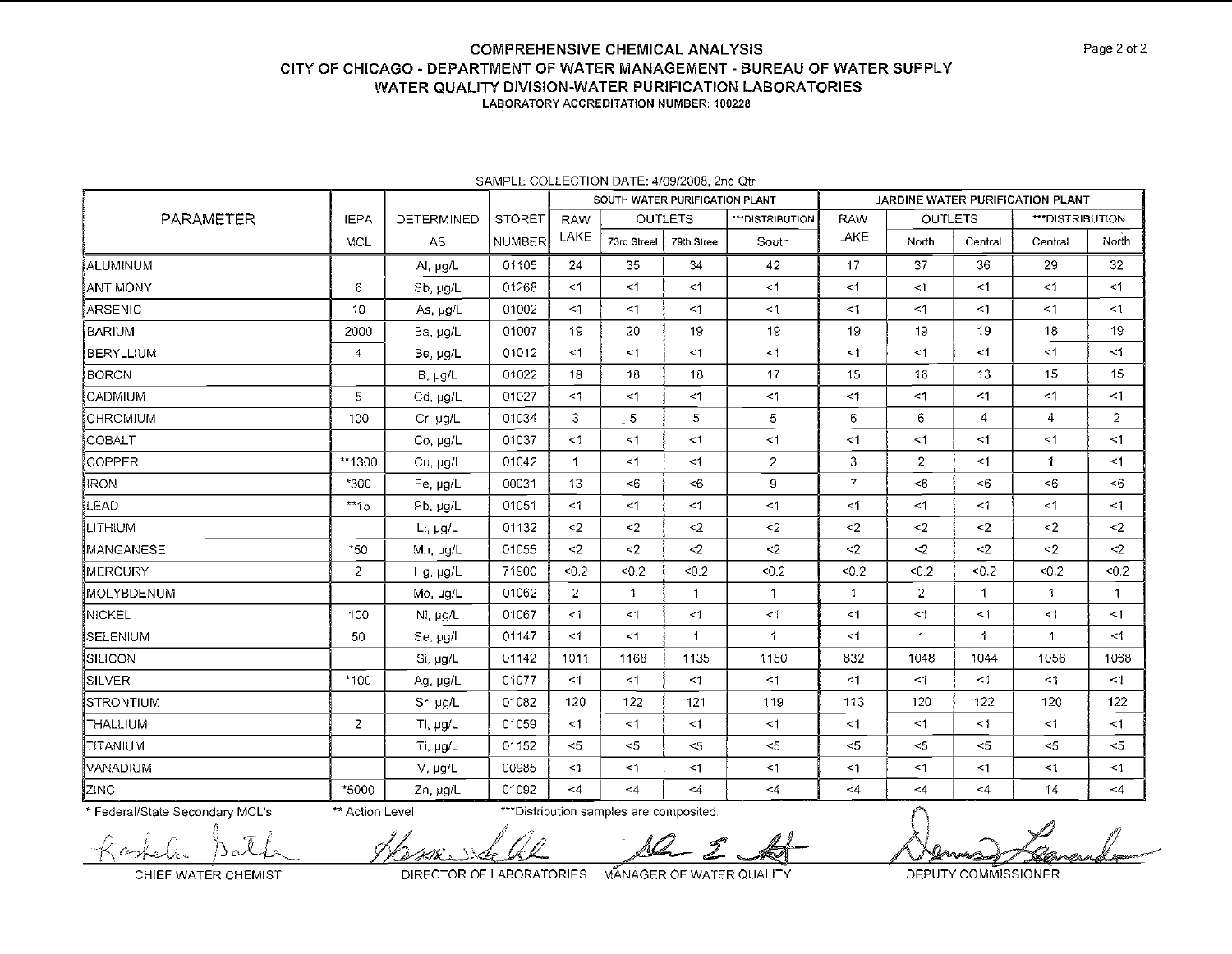### **COMPREHENSIVE CHEMICAL ANALYSIS Page 1 of 2 Page 1 of 2 CITY OF CHICAGO** - **DEPARTMENT OF WATER MANAGEMENT** - **BUREAU OF WATER SUPPLY WATER QUALITY DIVISION-WATER PURIFICATION LABORATORIES LABORATORY ACCREDITATION NUMBER: 100228**

**SAMPLE COLLECTION DATE: 0711612008 3rd Qtr** 

|                               |                |                   |               |              | SOUTH WATER PURIFICATION PLANT |                 |                | JARDINE WATER PURIFICATION PLANT |                |              |                 |                |  |
|-------------------------------|----------------|-------------------|---------------|--------------|--------------------------------|-----------------|----------------|----------------------------------|----------------|--------------|-----------------|----------------|--|
| PARAMETER                     | <b>JEPA</b>    | <b>DETERMINED</b> | <b>STORET</b> | <b>RAW</b>   |                                | <b>OUTLETS</b>  | **DISTRIBUTION | RAW                              | <b>OUTLETS</b> |              | ***DISTRIBUTION |                |  |
|                               | <b>MCL</b>     | AS.               | <b>NUMBER</b> | LAKE         | 73rd Street   79th Street      |                 | SOUTH          | LAKE                             | North          | Central      | Central         | North          |  |
| <b>TEMPERATURE</b>            |                | $^{\circ}$ C      | 00010         | 20           | 20                             | 20              | 20             | 20                               | 20             | 17           | 19              | 19             |  |
| TURBIDITY                     | 0.5            | $N.T$ U.          | 82079         | 0.40         | 0.20                           | 0.15            | 0.15           | 0.70                             | 0.10           | 0.10         | 0.10            | 0.10           |  |
| THRESHOLD ODOR, STRAIGHT      | $^{\bullet}3$  | T.O.N             | 00086         | 1E           | 1 Cc                           | 1 <sub>cc</sub> | 1 Cc           | 1E                               | 2 Cc           | 2 Cc         | 1 <sub>C</sub>  | 1 <sub>C</sub> |  |
| THRESHOLD ODOR, DECHLORINATED | $\cdot$ 3      | T.O.N.            |               | 1E           | 1 E                            | 1E              | 1 E            | 1 E                              | 1 E            | 1E           | 1 M             | 1 M            |  |
| COLOR                         | $*15$          | Pt.-Co. Units     | 00080         | $\mathbf{0}$ | 0                              | $\mathbf{0}$    | $\overline{0}$ | $\circ$                          | $\mathbf 0$    | $\circ$      | 0               | $\mathbf 0$    |  |
| pН                            | $6.5 - 8.5$    | STD. Units        | 00040         | 8.43         | 7.70                           | 7.70            | 7.70           | 8.35                             | 7.70           | 7.60         | 7.70            | 7.70           |  |
| FREE CHLORINE RESIDUAL        |                | $CL2$ , mg/L      | 50064         | 0            | 0.96                           | 0.99            | 0.63           | $\circ$                          | 0.97           | 0.96         | 0.64            | 0.69           |  |
| SATURATION INDEX, LANGELIER   |                | UNITS $+/$        |               | 0.46         | $-0.33$                        | $-0.33$         | $-0.31$        | 0.36                             | $-0.31$        | $-0.48$      | $-0.35$         | $-0.35$        |  |
| ALKALINITY, PHENOLPHTHALEIN   |                | CaCO3, mg/L       | 00415         | $\mathbf{0}$ | $\mathbf{0}$                   | $\mathbf{0}$    | $\overline{0}$ | $\circ$                          | 0              | $\mathbf{0}$ | 0               | $\overline{0}$ |  |
| ALKALINITY, TOTAL             |                | CaCO3, mg/L       | 00410         | 110          | 99                             | 99              | 99             | 108                              | 100            | 102          | 99              | 99             |  |
| <b>BROMIDE</b>                |                | Br, mg/L          | 71870         | 0.029        | < 0.01                         | < 0.01          | 50.01          | 0.028                            | < 0.01         | < 0.01       | < 0.01          | < 0.01         |  |
| CHLORIDE                      | *250           | CI, mg/L          | 00940         | 12.5         | 138                            | 13.8            | 13.8           | 12.2                             | 13.9           | 13.9         | 13.9            | 13.9           |  |
| <b>FLUORIDE</b>               | $\overline{4}$ | F, mg/L           | 00951         | 0.14         | 0.89                           | 0.88            | 0.87           | 0.13                             | 0.93           | 0.94         | 0.93            | 0.96           |  |
| <b>SULFATE</b>                | *250           | SO4, mg/L         | 00945         | 22.7         | 28.4                           | 28.3            | 28.3           | 22.5                             | 28.5           | 28.7         | 28.6            | 28.2           |  |
| <b>HARDNESS</b>               |                | CaCO3, mg/L       | 00900         | 128          | 130                            | 136             | 125            | 127                              | 127            | 132          | 116             | 134            |  |
| CALCIUM                       |                | Ca, mg/L          | 00916         | 31.9         | 31.3                           | 30.8            | 31.8           | 31.3                             | 31.6           | 31.8         | 31.0            | 31.1           |  |
| MAGNESIUM                     |                | Mg, mg/L          | 00927         | 11.4         | 11.7                           | 11.4            | 11.4           | 11.7                             | 11.6           | 11.3         | 11.5            | 11.2           |  |
| POTASSIUM                     |                | $K$ , mg/L        | 00937         | 1.9          | 1.8                            | 1,8             | 1.8            | 1.7                              | 1.7            | 1.9          | 19              | 1.9            |  |
| SODIUM                        |                | Na, mg/L          | 00006         | 7.9          | 8.2                            | 8.1             | 8.2            | 7.7                              | 7.9            | 7.9          | 8.1             | 8.1            |  |
| SOLIDS. TOTAL DISSOLVED       | *500           | TDS, mg/L         | 00150         | 167          | 173                            | 167             | 171            | 170                              | 173            | 177          | 179             | 176            |  |
| SOLIDS, TOTAL                 |                | Tot. Sol., mg/L   | 00500         | 167          | 173                            | 167             | 171            | 170                              | 173            | 177          | 179             | 176            |  |
| TOTAL ORGANIC CARBON          |                | NPOC, mg/L        | 00680         | 1.65         | 1.56                           | 1.55            | 1.52           | 1.72                             | 1.49           | 1.47         | 1.52            | 1.51           |  |
| OXYGEN DEMAND, CHEMICAL       |                | $O,$ mg/ $L$      | 00335         | $\leq$       | $<$ 5                          | $<$ 5           | 8.1            | 8.9                              | 5              | $5$          | 7.8             | 6.2            |  |
| NITROGEN, AMMONIA             |                | $N$ , $mg/L$      | 00610         | 0.05         | < 0.05                         | < 0.05          | < 0.05         | < 0.05                           | < 0.05         | $-0.05$      | < 0.05          | < 0.05         |  |
| NITROGEN, NITRATE             | 10             | N. mg/L           | 00620         | 0.246        | 0.211                          | 0.210           | 0.217          | 0.233                            | 0.215          | 0.215        | 0.214           | 0.220          |  |
| NITROGEN, NITRITE             | $\mathbf{1}$   | N, mg/L           | 00615         | < 0.02       | < 0.02                         | < 0.02          | < 0.02         | $-0.02$                          | < 0.02         | < 0.02       | 0.02            | < 0.02         |  |
| NITROGEN, TOTAL KJELDAHL      |                | $N$ , mg/L        | 00625         | O/S          | O/S                            | O/S             | $\circ$ /s     | O/S                              | O/S            | O/S          | O/S             | o/s            |  |
| <b>ORTHOPHOSPHATE</b>         |                | PO4, mg/L         | 00660         | < 0.05       | 0467                           | 0.474           | 0.471          | < 0.05                           | 0.425          | 0.444        | 0.454           | 0.452          |  |
| PHOSPHATE, TOTAL              |                | PO4, mg/L         | 00650         | < 0.05       | 1.244                          | 1.271           | 1.100          | < 0.05                           | 0.879          | 0.962        | 1.087           | 1.170          |  |
| CYANIDE, TOTAL                | 200            | CN, ug/L          | 00720         | $\leq$ 1     | <1                             | $<$ 1           | <1             | <1                               | $1$            | <1           | ≤1              | $\leq$ 1       |  |
| RADIOACTIVITY, GROSS ALPHA    | 15             | pCi/L             | 01501         | $\leq 1$     | $\leq$ 1                       | 1.8             | $<$ 1          | 2.6                              | 1.1            | 1,9          | ≤1              | 1.6            |  |
| RADIOACTIVITY, GROSS BETA     | 50             | pCi/L             | 03501         | 4.7          | 4.7                            | 5.7             | 4.3            | 4.9                              | 3.8            | 5.3          | 5.1             | 4.8            |  |

 $\sim$ 

\* Federal/State Secondary MCL's \*\* Action Level \*\*\*\*Distribution samples are composited.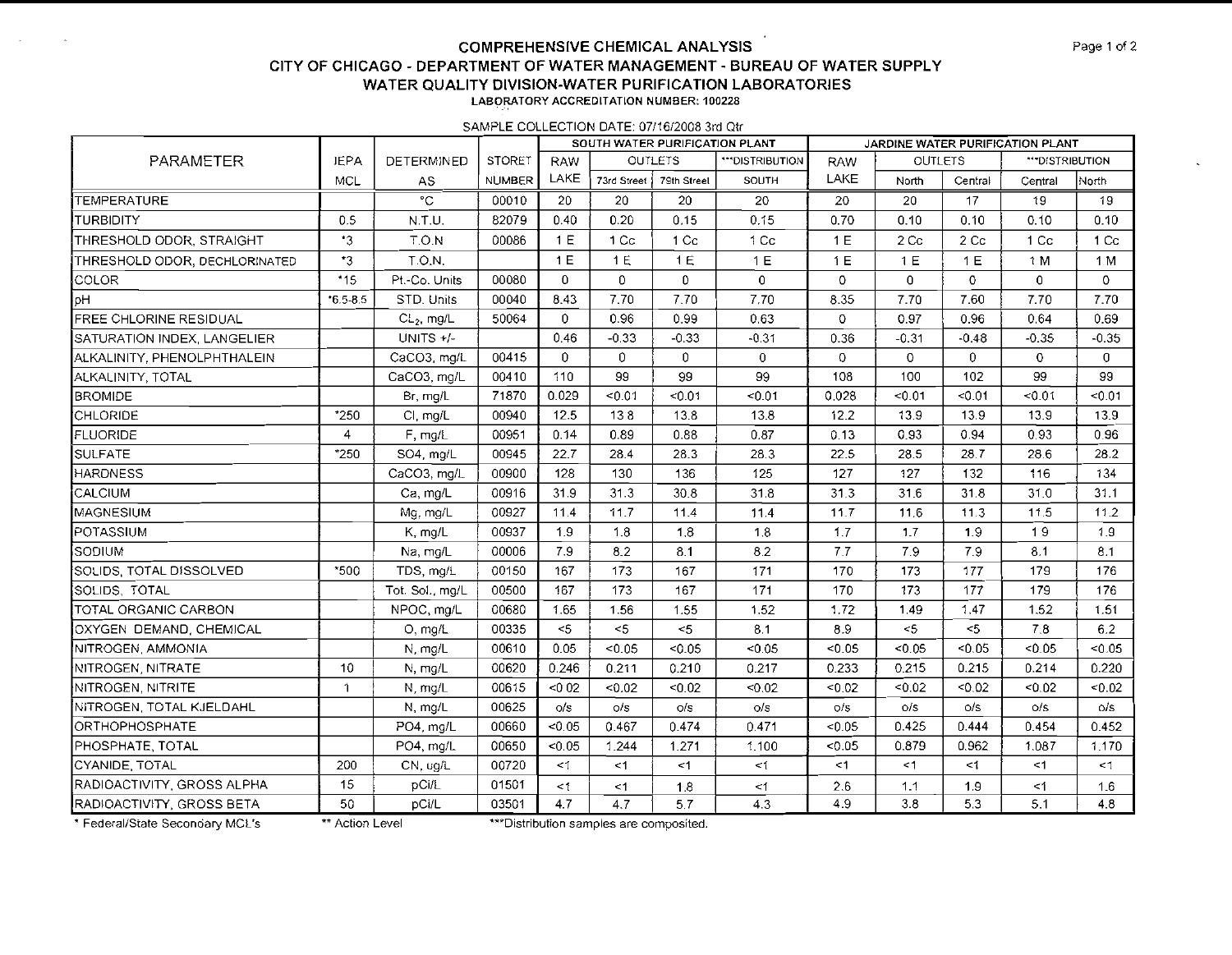## **COMPREHENSIVE CHEMICAL ANALYSIS CITY OF CHiCAGO** - **DEPARTMENT OF WATER MANAGEMENT** - **BUREAU OF WATER SUPPLY WATER QUALITY DIVISION-WATER PURIFICATION LABORATORIES**

LABORATORY ACCREDITATION NUMBER: 100228

|                                                  |                                                                                               |                   |               |                      | SOUTH WATER PURIFICATION PLANT |                |                 |              |                |              | JARDINE WATER PURIFICATION PLANT |                         |
|--------------------------------------------------|-----------------------------------------------------------------------------------------------|-------------------|---------------|----------------------|--------------------------------|----------------|-----------------|--------------|----------------|--------------|----------------------------------|-------------------------|
| PARAMETER                                        | <b>IEPA</b>                                                                                   | <b>DETERMINED</b> | <b>STORET</b> | <b>RAW</b>           |                                | <b>OUTLETS</b> | ***DISTRIBUTION | <b>RAW</b>   | <b>OUTLETS</b> |              | ***DISTRIBUTION                  |                         |
|                                                  | MCL                                                                                           | AS                | NUMBER        | LAKE                 | 73rd Street                    | 79th Street    | South           | LAKE         | <b>North</b>   | Central      | Central                          | North                   |
| IALUMINUM                                        |                                                                                               | Al, $\mu g/L$     | 01105         | 64                   | 128                            | 120            | 118             | 68           | 95             | 97           | 88                               | 93                      |
| ∤ANTIMONY                                        | 6                                                                                             | Sb, $\mu g/L$     | 01268         | $\mathbf{1}$         | $\leq 1$                       | $<$ 1          | $\leq$ 1        | <1           | $\leq$         | <1           | < 1                              | <1                      |
| ARSENIC                                          | 10                                                                                            | As $\mu q/L$      | 01002         | < 1                  | <1                             | <1             | $<$ 1           | $<$ 1        | <1             | <1           | <1                               | $<$ 1                   |
| BARIUM                                           | 2000                                                                                          | Ba, µg/L          | 01007         | 21                   | 21                             | 21             | 24              | 21           | 21             | 22           | 22                               | 23                      |
| BERYLLIUM                                        | $\overline{a}$                                                                                | Be µg/L           | 01012         | < 1                  | $<$ 1                          | <1             | $\leq 1$        | <1           | <1             | <1           | $<$ 1                            | $\leq$ 1                |
| ĮBORON                                           |                                                                                               | $B, \mu g/L$      | 01022         | 19                   | 18                             | 21             | 18              | 19           | 21             | 19           | 18                               | 19                      |
| <b>CADMIUM</b>                                   | 5                                                                                             | Cd, µg/L          | 01027         | $<$ 1                | <1                             | <1             | <1              | $<$ 1        | <1             | $<1\,$       | <1                               | < 1                     |
| <b>CHROMIUM</b>                                  | 100                                                                                           | Cr. µg/L          | 01034         | $\overline{2}$       | $\overline{7}$                 | 6              | 5               | 3            | 3              | 3            | 4                                | $\overline{\mathbf{4}}$ |
| <b>COBALT</b>                                    |                                                                                               | Co. µg/L          | 01037         | <1                   | <1                             | <1             | <1              | $<$ 1        | $\leq$ 1       | <1           | $\leq$ 1                         | $<$ 1                   |
| <b>COPPER</b>                                    | $*1300$                                                                                       | Cu. µg/L          | 01042         | $\overline{2}$       | <1                             | < 1            | $\mathbf{1}$    | 4            | <1             | $<$ 1        | $\leq$ 1                         | $\leq$ 1                |
| <b>IRON</b>                                      | *300                                                                                          | Fe, µg/L          | 00031         | $\overline{7}$       | <6                             | < 6            | $6$             | 20           | $6$            | < 6          | 12                               | 7 <sup>1</sup>          |
| LEAD                                             |                                                                                               | $Pb$ , $\mu q/L$  | 01051         | <1                   | <1                             | <1             | $\overline{a}$  | $<$ 1        | $\leq$ 1       | <1           | <1                               | $\mathbf{1}$            |
| LITHIUM                                          |                                                                                               | Li, µg/L          | 01132         | $\overline{2}$       | 2 <sup>1</sup>                 | $\overline{2}$ | $\overline{2}$  | 2            | $\overline{2}$ | 2            | $\overline{2}$                   | $2^{\circ}$             |
| MANGANESE                                        | *50                                                                                           | Mn, µg/L          | 01055         | $<$ 1                | $\leq$ 1                       | <1             | <1              | <1           | <1             | $<$ 1        | $\leq$ 1                         | <1                      |
| ∫MERCURY                                         | $\overline{2}$                                                                                | Hg, µg/L          | 71900         | < 0.2                | < 0.2                          | < 0.2          | < 0.2           | < 0.2        | < 0.2          | < 0.2        | < 0.2                            | < 0.2                   |
| <b>IMOLYBDENUM</b>                               |                                                                                               | Mo, µg/L          | 01062         | $\mathbf{1}$         | $\mathbf{1}$                   | 1              | $\overline{2}$  | 1            | $\mathbf{1}$   | $\mathbf{1}$ | $\mathbf{1}$                     | $\mathbf{1}$            |
| NICKEL                                           | 100                                                                                           | Ni, µg/L          | 01067         | $\blacktriangleleft$ | $\mathbf{1}$                   | $\mathbf{1}$   | $\mathbf{Z}$    | $\mathbf{1}$ | $\mathbf{1}$   | $\mathbf{1}$ | $\overline{2}$                   | $\overline{2}$          |
| SELENIUM                                         | 50                                                                                            | Se, $\mu g/L$     | 01147         | <1                   | <1                             | <1             | $\leq$ 1        | <1           | $\leq$ 1       | < 1          | $\leq$ 1                         | $<$ 1                   |
| <b>SILICON</b>                                   |                                                                                               | Si, µg/L          | 01142         | 409                  | 472                            | 464            | 491             | 388          | 507            | 542          | 524                              | 524                     |
| SILVER                                           | *100                                                                                          | Ag, µg/L          | 01077         | $\leq$ 1             | $<$ 1                          | <1             | $\leq$ 1        | <1           | $\leq 1$       | $\leq$ 1     | $\leq$ 1                         | <1                      |
| ISTRONTIUM                                       |                                                                                               | Sr $\mu$ g/L      | 01082         | 106                  | 105                            | 101            | 117             | 104          | 103            | 106          | 109                              | 111                     |
| <b>THALLIUM</b>                                  | 2                                                                                             | Tl, µg/L          | 01059         | $\leq$ 1             | $\leq 1$                       | $<$ 1          | $\leq$ 1        | <1           | $\leq$ 1       | $<$ 1        | $\leq 1$                         | <1                      |
| ≹TITANIUM                                        |                                                                                               | Ti, µg/L          | 01152         | 3                    | 3                              | 3              | 3               | 3            | 3              | 2            | 3                                | 3                       |
| VANADIUM                                         |                                                                                               | V, µg/L           | 00985         | $\leq$ 2             | $\leq$                         | $<$ 2          | $\leq$          | $\leq$       | $2$            | $2$          | $\leq$                           | $2$                     |
| ZINC                                             | *5000                                                                                         | Zn, µg/L          | 01092         | $2$                  | $\leq$                         | $<$ 2          | 3               | $2$          | $2$            | $<$ 2        | 17                               | 6                       |
| * Federal/State Secondary MCL's<br>eshale Datthe | ** Action Level<br>*** Distribution samples are composited.<br>ttasser så lel<br>Ź.<br>أستكبب |                   |               |                      |                                |                |                 |              |                |              |                                  |                         |

#### SAMPLE COLLECTION DATE: 07/16/2008 3rd Qtr

lan Ro

CHIEF WATER CHEMIST CHEMIT DIRECTOR OF LABORATORIES MANAGER OF WATER QUALITY **DEPUTY COMMISSIONER**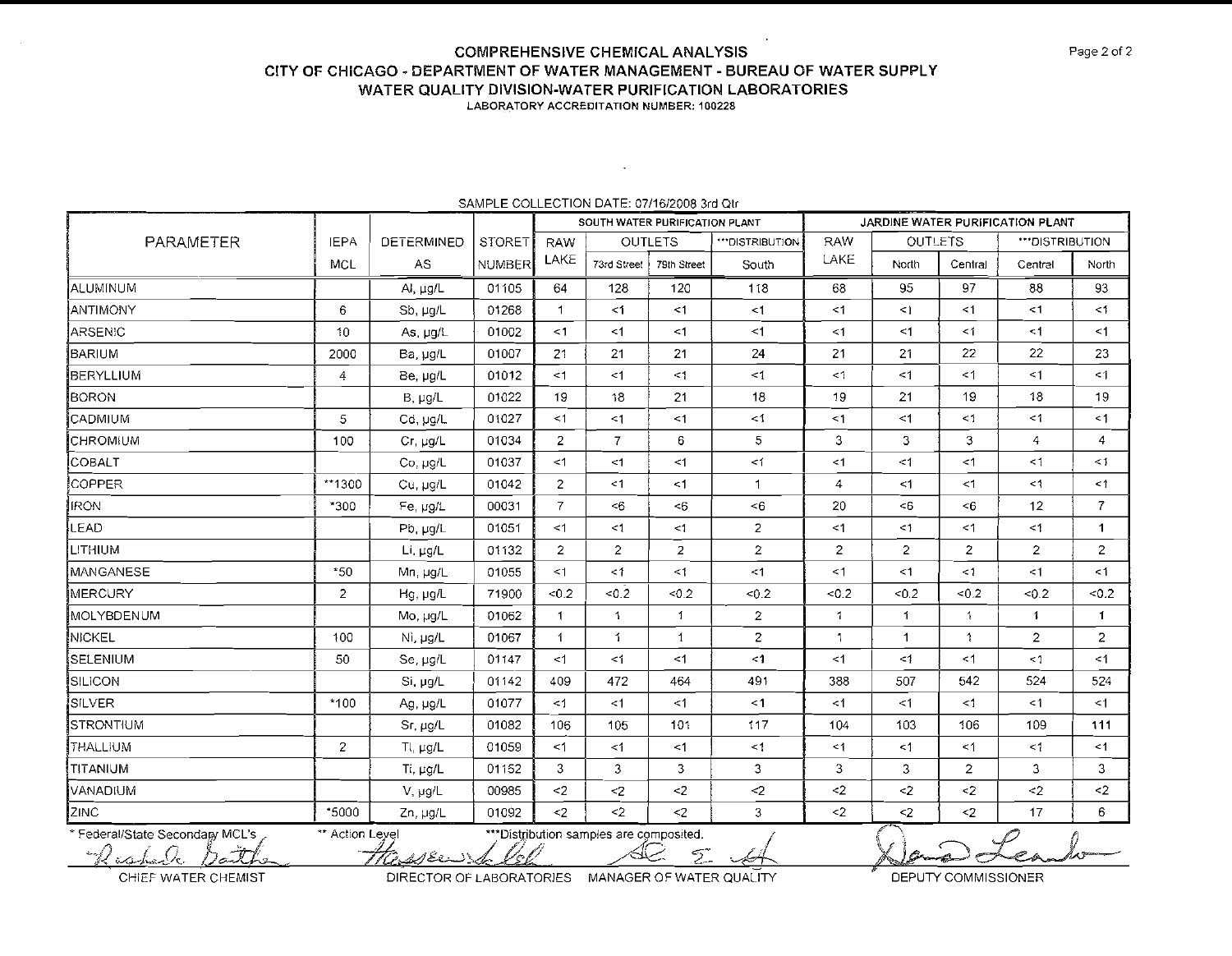### **COMPREHENSIVE CHEMICAL ANALYSIS** CITY OF CHICAGO - DEPARTMENT OF WATER MANAGEMENT - BUREAU OF WATER SUPPLY WATER QUALITY DIVISION-WATER PURIFICATION LABORATORIES **LABORATORY ACCREDITATION NUMBER: 100228**

SAMPLE COLLECTION DATE: 10/29/08 4th Qtr

|                                |              |                       |               |              | SOUTH WATER PURIFICATION PLANT |                |                 | <b>JARDINE WATER PURIFICATION PLANT</b> |                |                 |                 |             |  |  |
|--------------------------------|--------------|-----------------------|---------------|--------------|--------------------------------|----------------|-----------------|-----------------------------------------|----------------|-----------------|-----------------|-------------|--|--|
| <b>PARAMETER</b>               | <b>IEPA</b>  | <b>DETERMINED</b>     | <b>STORET</b> | <b>RAW</b>   |                                | <b>OUTLETS</b> | ***DISTRIBUTION | <b>RAW</b>                              |                | <b>OUTLETS</b>  | ***DISTRIBUTION |             |  |  |
|                                | <b>MCL</b>   | AS                    | <b>NUMBER</b> | LAKE         | 73rd Street                    | 79th Street    | SOUTH           | <b>LAKE</b>                             | North          | Central         | Central         | North       |  |  |
| <b>TEMPERATURE</b>             |              | $\overline{\text{c}}$ | 00010         | 14           | 13                             | 13             | 15              | 9                                       | 12             | 12              | 16              | 16          |  |  |
| <b>TURBIDITY</b>               | 0.5          | N.T.U.                | 82079         | 6.40         | 0.10                           | 0.10           | 0.10            | 4.3                                     | 0.10           | 0.10            | 0.10            | 0.10        |  |  |
| THRESHOLD ODOR, STRAIGHT       | *3           | T.O.N                 | 00086         | 2E           | 2Cc                            | 2Cc            | 1 Cc            | 1E                                      | 2 Cc           | 2 <sub>cc</sub> | 2Cc             | 2Cc         |  |  |
| THRESHOLD ODOR, DECHLORINATED  | *3           | <b>T.O.N.</b>         |               |              | 1M                             | 1Mm            | 1M              |                                         | 1 <sub>M</sub> | 1M              | 1E              | 1 M         |  |  |
| <b>COLOR</b>                   | $*15$        | Pt.-Co. Units         | 00080         | 0            | 0                              | $\mathbf{0}$   | 0               | 0                                       | 0              | $\mathbf 0$     | 0               | 0           |  |  |
| þН                             | $*6.5 - 8.5$ | STD. Units            | 00040         | 8.25         | 7.73                           | 7.67           | 7.82            | 8.21                                    | 7.73           | 7.76            | 7.91            | 7.94        |  |  |
| <b>FREE CHLORINE RESIDUAL</b>  |              | $CL2$ , mg/L          | 50064         | $\mathbf{0}$ | 1.00                           | 0.95           | 0.75            | 0                                       | 1.07           | 1.01            | 0.69            | 0.70        |  |  |
| SATURATION INDEX, LANGELIER    |              | UNITS +/-             |               | 0.19         | $-0.41$                        | $-0.47$        | $-0.27$         | 0.01                                    | $-0.43$        | $-0.40$         | $-0.15$         | $-0.11$     |  |  |
| ALKALINITY, PHENOLPHTHALEIN    |              | CaCO3, mg/L           | 00415         | 0            | 0                              | $\mathbf{0}$   | 0               | $\mathbf{0}$                            | 0              | $\mathbf 0$     | 0               | $\mathbf 0$ |  |  |
| ALKALINITY, TOTAL              |              | CaCO3, mg/L           | 00410         | 111          | 102                            | 103            | 101             | 111                                     | 101            | 104             | 101             | 102         |  |  |
| <b>BROMIDE</b>                 |              | Br, mg/L              | 71870         | 0.031        | < 0.01                         | $0.01$         | $0.01$          | 0.027                                   | < 0.01         | < 0.01          | < 0.01          | < 0.01      |  |  |
| <b>CHLORIDE</b>                | *250         | CI, mg/L              | 00940         | 15.0         | 15.6                           | 15.7           | 14.0            | 12.0                                    | 13.7           | 13.7            | 14.5            | 13.8        |  |  |
| FLUORIDE                       | 4            | F, mg/L               | 00951         | 0.11         | 0.90                           | 0.91           | 0.92            | 0.08                                    | 0.91           | 0.90            | 0.93            | 0.92        |  |  |
| SULFATE                        | *250         | SO4, mg/L             | 00945         | 25.6         | 30.8                           | 31.0           | 28.8            | 22.9                                    | 28.2           | 28.3            | 29              | 28.3        |  |  |
| <b>HARDNESS</b>                |              | CaCO3, mg/L           | 00900         | 141          | 141                            | 141            | 139             | 135                                     | 143            | 148             | 145             | 137         |  |  |
| CALCIUM                        |              | Ca, mg/L              | 00916         | 35.7         | 34.6                           | 35.0           | 35.3            | 35                                      | 35.3           | 34.2            | 35.0            | 35.5        |  |  |
| <b>MAGNESIUM</b>               |              | Mg, mg/L              | 00927         | 12.1         | 11.7                           | 11.4           | 11.6            | 11.5                                    | 11.7           | 11.6            | 11.8            | 11.7        |  |  |
| POTASSIUM                      |              | K, mg/L               | 00937         | 1.9          | 1.7                            | 1.8            | 1.6             | 1.6                                     | 1.5            | 1.4             | 1.6             | $1.7$       |  |  |
| <b>SODIUM</b>                  |              | Na, mg/L              | 00006         | 9.3          | 9.1                            | 9.1            | 7.8             | 7.3                                     | 7.8            | 7.8             | 8.2             | 7.8         |  |  |
| <b>SOLIDS, TOTAL DISSOLVED</b> | *500         | TDS, mg/L             | 00150         | 51           | 49.2                           | 46.2           | 27.8            | 41.6                                    | 35.6           | 38.8            | 32.2            | 40.4        |  |  |
| SOLIDS, TOTAL                  |              | Tot. Sol., mg/L       | 00500         | 179          | 187                            | 185            | 178             | 172                                     | 181            | 176             | 172             | 178         |  |  |
| TOTAL ORGANIC CARBON           |              | NPOC, mg/L            | 00680         | 1.87         | 1.63                           | 1.65           | 1.54            | 1.71                                    | 1.49           | 1.45            | 1.49            | 1.47        |  |  |
| <b>OXYGEN DEMAND, CHEMICAL</b> |              | O, mg/L               | 00335         | 8.0          | $5$                            | 5              | 5.1             | 8.0                                     | 9.4            | 8.7             | $5$             | 6.6         |  |  |
| NITROGEN, AMMONIA              |              | N, mg/L               | 00610         | $0.05$       | < 0.05                         | < 0.05         | < 0.05          | $0.05$                                  | < 0.05         | < 0.05          | < 0.05          | < 0.05      |  |  |
| <b>NITROGEN, NITRATE</b>       | 10           | N, mg/L               | 00620         | 0.311        | 0.276                          | 0.279          | 0.246           | 0.290                                   | 0.280          | 0.280           | 0.276           | 0.280       |  |  |
| <b>NITROGEN, NITRITE</b>       | $\mathbf 1$  | N, mg/L               | 00615         | < 0.02       | $0.02$                         | < 0.02         | < 0.02          | < 0.02                                  | < 0.02         | < 0.02          | < 0.02          | < 0.02      |  |  |
| NITROGEN, TOTAL KJELDAHL       |              | N, mg/L               | 00625         | o/s          | o/s                            | o/s            | o/s             | o/s                                     | o/s            | o/s             | o/s             | o/s         |  |  |
| ORTHOPHOSPHATE                 |              | PO4, mg/L             | 00660         | < 0.05       | 0.539                          | 0.552          | 0.536           | < 0.05                                  | 0.393          | 0.397           | 0.426           | 0.415       |  |  |
| <b>PHOSPHATE, TOTAL</b>        |              | PO4, mg/L             | 00650         | < 0.05       | 1.287                          | 1.186          | 1.058           | < 0.05                                  | 0.841          | 0.918           | 0.854           | 0.873       |  |  |
| <b>CYANIDE, TOTAL</b>          | 200          | CN, ug/L              | 00720         | <1           | <1                             | <1             | $1$             | <1                                      | $1$            | <1              | $<$ 1           | $<$ 1       |  |  |
| RADIOACTIVITY, GROSS ALPHA     | 15           | pCi/L                 | 01501         | <1           | <1                             | <1             | <1              | < 1                                     | $\leq$ 1       | $1$             | 1.4             | $<$ 1       |  |  |
| RADIOACTIVITY, GROSS BETA      | 50           | <b>pCi/L</b>          | 03501         | 6.4          | 6.3                            | 6.3            | 6.1             | 5.7                                     | 6.2            | 5.8             | 6.1             | 6.4         |  |  |
| $*F = 1 - 100$                 |              |                       |               |              |                                |                |                 |                                         |                |                 |                 |             |  |  |

Federal/State Secondary MCL's

 $\mathbf{1}$ 

\*\* Action Level

\*\*\*Distribution samples are composited.